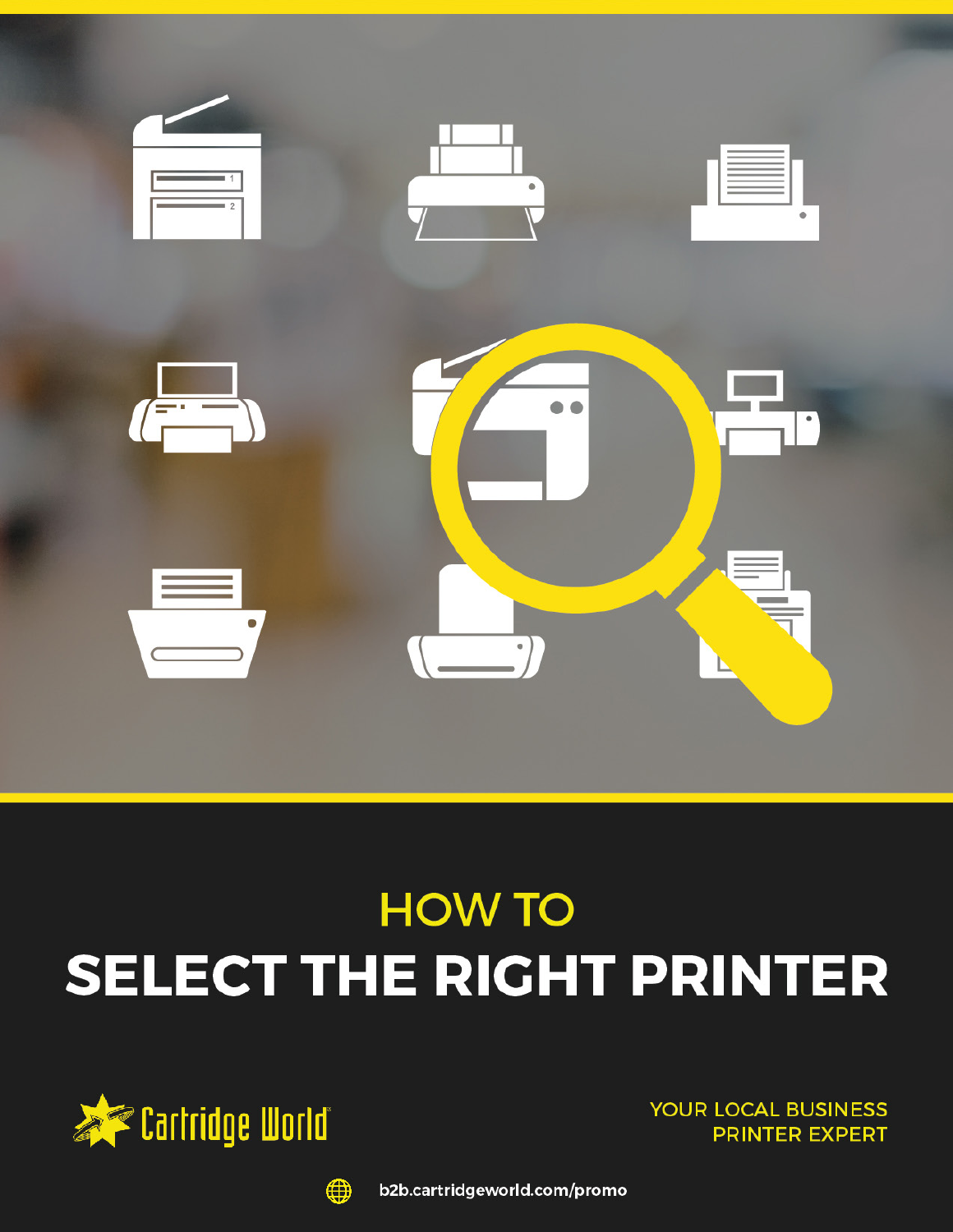# **THE #1 BUSINESS PRINTER SELECTION GUIDE**

Insightful tips to avoid headaches and save money.

### Why this guide?

With 39% of business processes still requiring a hardcopy document, this guide provides business leaders with experienced insight beyond features and price to make an educated printer selection for their business.

Whether you're adding one printer or looking to upgrade your fleet of office printers and MFPs, the following 10 tips will undoubtably help you shortlist and select the best business printing solution for your needs and your budget.

### Estimated Read Time?

5 minutes

## Target Audience?

- Business Owners with offices of 10 200 people
- Financial Leaders responsible for expense management
- IT Professionals supporting printers
- Office Managers who take staff complaints
- Office Supplies administrators

### You already made a good decision.

The 10 tips in this guide will exponentially increase your chances of selecting the best business printer(s) – especially if you're looking for the following.

- COST CONTROL
- EMPLOYEE PRODUCTIVITY
- EASE OF USE
- RELIABILITY

Each of the following suggestions can be weighted by you depending on your unique needs.

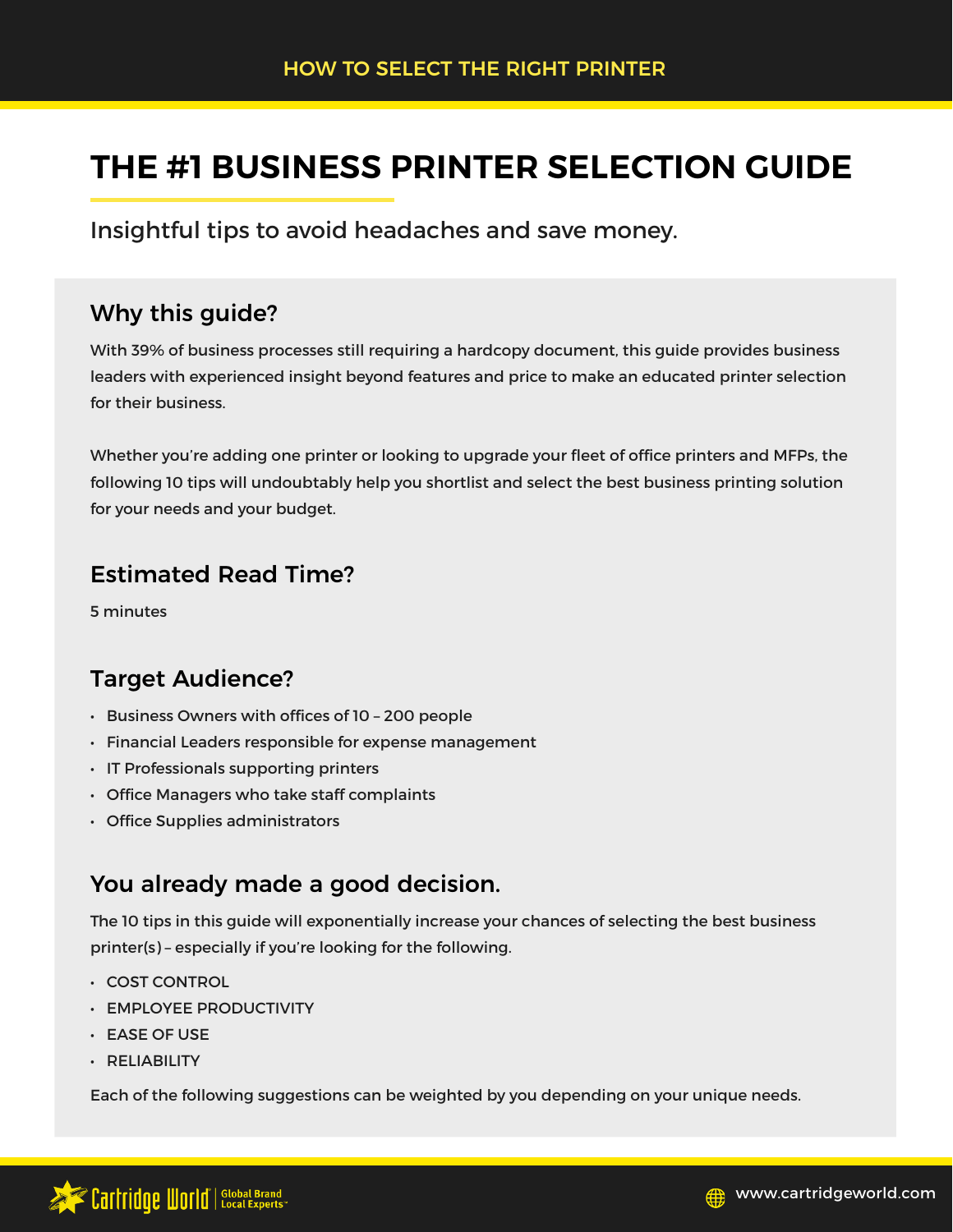## **Tip #1 JUST PAY FOR THE TONER**

Yes, you don't have to buy or lease a printer anymore. Today's savvy buyers know they can get the printer hardware and printer service in exchange for committing to buy toner cartridges from a local Cartridge World Franchise. It's an exclusive program Cartridge World offers that provides qualified business customers with the right printer and local printer service in exchange for buying your toner from them. If you're thinking there's a catch, there isn't, you can also cancel at any time. Plus, the premium quality Cartridge World toner products typically save up to 30% off OEM toner and Big Box store prices.

It's called the Why Buy a Printer? program for a reason.

# **Tip #2 FOCUS ON THE FEATURES YOU NEED**

No different than a watch that has tons of features you never use, focus on those that matter. Additional features may sound great but unless they're easy to use and you have the need to use them, here are the main features most business owners look for.

- Print Copy Scan Fax
- Extra Paper Trays Network Enabled Mobile Ready 2 Sided or Duplexing

• Color or Black & White

There are more features available on today's printers, but again will you use them?

# **Tip #3** UNDERSTAND YOUR PRINT VOLUME

The big difference between a home office printer and a business office printer is the engine inside. Most ink jet printers have smaller "engines" (although they actually use nozzles to spray liquid toner on a page) and laser printers have bigger engines with MUCH lower operating costs.

### **How to calculate your print volume.**

Your monthly print volume can be determined by looking at historical paper purchases, doing a quick print assessment or running a machine history report on your current printer. You can also guess knowing that the typical office worker prints 10,000 pages per year.

The larger your print volumes, the bigger the printer you need. The bigger the engine, the more "Pages-Per-Minute" the engine will produce. Some people may prefer a quicker printer, but here's a guideline.

| # Pages Printed Per Month | Pages-Per-Minute (ppm) |
|---------------------------|------------------------|
| Up to 1000                | $10 - 15$ ppm          |
| $1,000 - 2,000$           | $16 - 20$ ppm          |
| $2.000 - 3.000$           | $21 - 30$ ppm          |
| 3,000 - 5,000             | $31 - 40$ ppm          |
| 6,000 - 15,000            | $41 - 50$ ppm          |
| 15.000+                   | $51+$                  |

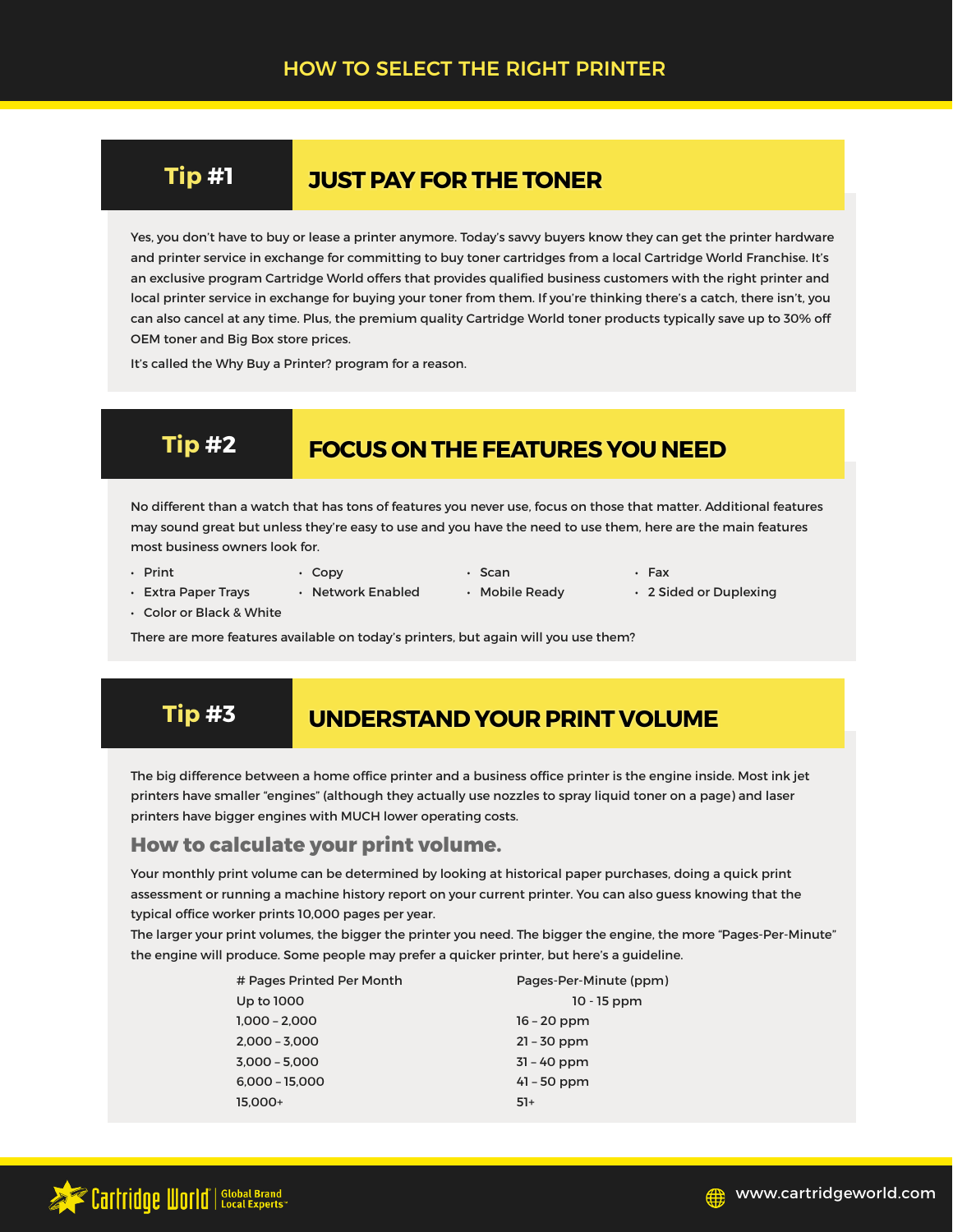# **Tip #4 ASK ABOUT PRINTER SERVICE**

Business printers can be very frustrating if they don't work when you need them. Unlike a home office printer that you're fine with dropping it off and waiting a few days for a repair, business printers need to work when you and your people do.

### **"27% of IT help desk calls are printer related"**

We suggest you outsource your printer service to avoid distracting internal IT staff with printer or driver issues. With a professional service package, your printers will work better, last longer and you can keep your people focused on higher level priorities.

### **MAKE SURE YOU'RE NOT FORCED TO BUY PRINTER BRAND TONER CARTRIDGES. Tip #5**

Some printer makes, and models will force you to buy their expensive printer brand toner cartridges that cost up to 30% more than alternatives. By selecting a printer that is able to use premium quality toner alternatives cartridges, you will still be able to get the image quality business printing demands at a fraction of the price. If you're concerned about the image quality you should expect if you don't buy the printer brand toner, take a minute and play our Cartridge World Color Challenge. You'll see 2 printed pages, one with Printer Brand color toner and the other with premium quality Cartridge World color toner. And as we say, if you can't tell the difference, why pay the difference?

# **Tip #6 THINK TWICE ABOUT COLOR VS BLACK & WHITE**

Color prints cost from 5 – 10 times more than a page printed in black and white. Sometimes, selecting a printer that can only print with black toner is your easiest way to control print related expenses.

Think twice about the need to print in color. Black and white printers have fewer supplies to manage, less issues, and can save you a lot of money.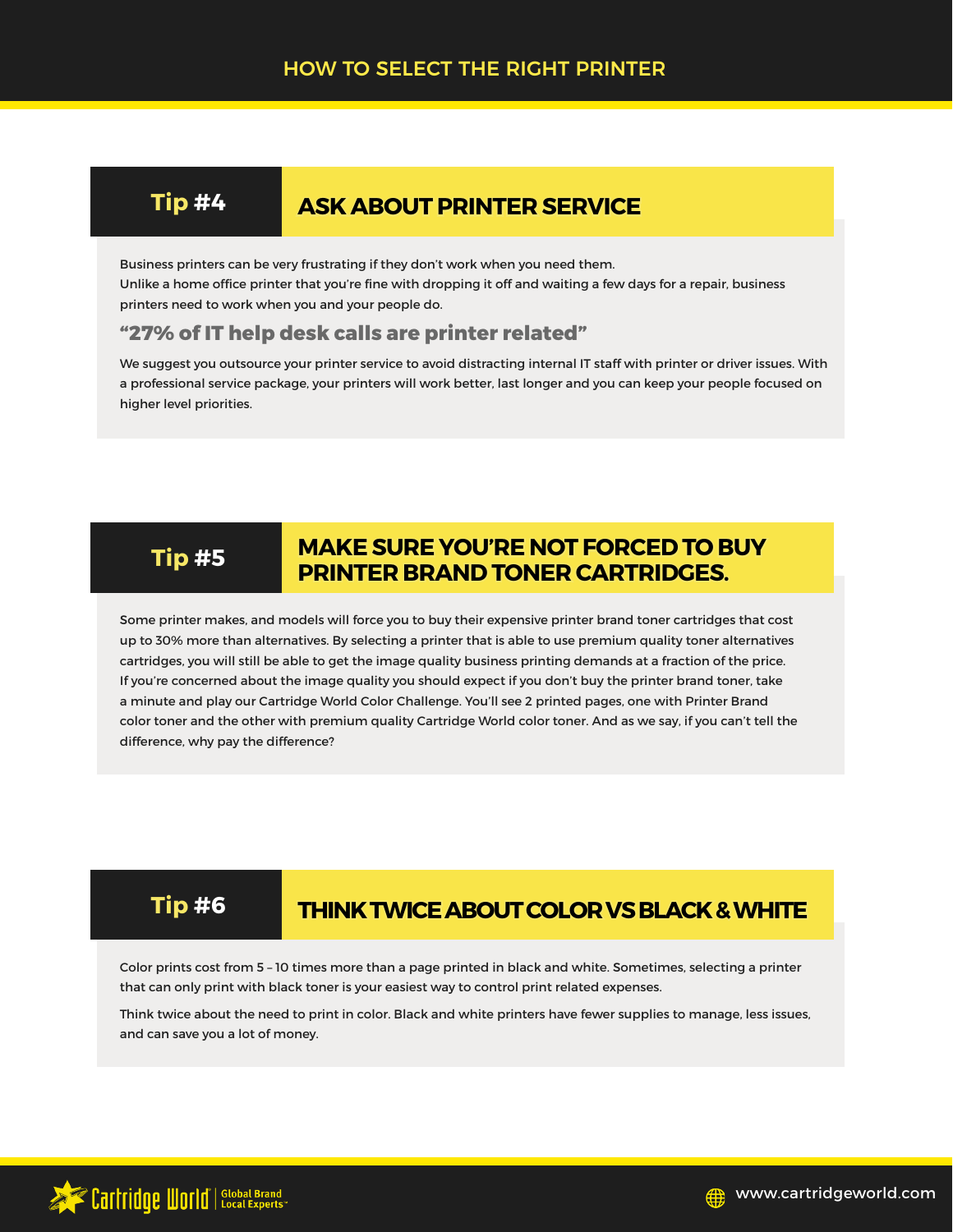### **DON'T PAY FOR 11 X 17 PRINTING IF YOU DON'T NEED IT**

Some organizations like to print on 11 x 17 paper for special applications like maps or they fold the printed pages to make a booklet. If you don't need the bigger, ledger size paper, there's no need for you to pay extra for it. According to some studies, 11 x 17 printing makes up less than 3% of all pages printes in a business office.

### **Tip #8 ASK FOR REFERENCES**

If the seller is able to provide you with references of local businesses who are using the same printer, it's a good sign. It means that there will be someone in the area to service the printer model you're considering and you're more likely to be able to source the parts and supplies locally to operate it.

Online reviews can also offer tremendous insight into other business customer experiences but may not fully reflect the printers true value because printer service is so important and locally provided.

### **Tip #9 IMAGE QUALITY**

Depending on what you print, image quality may or may not be extremely important to you. For example, customer facing printed materials is critical for brand recognition and professionalism.

If a printer is capable of excellent image quality, often businesses will print more pages in house that were previously sent to a print shop to ensure consistent print quality.

# **Tip #10** SELECT THE RIGHT PRINTING PARTNER

Like any business relationship, the people who stand behind the products and services you select can be critical when things don't go the way you want. For example:

- Are you dealing with a sales rep that may not be there in 2 months or the business owner who will be accessible over the life of your printer?
- Does the person have the authority to correct an unforeseen issue?
- Is the person local?

Selecting the right printing partner for your business will ensure you receive maximum value and minimize any print related issues.